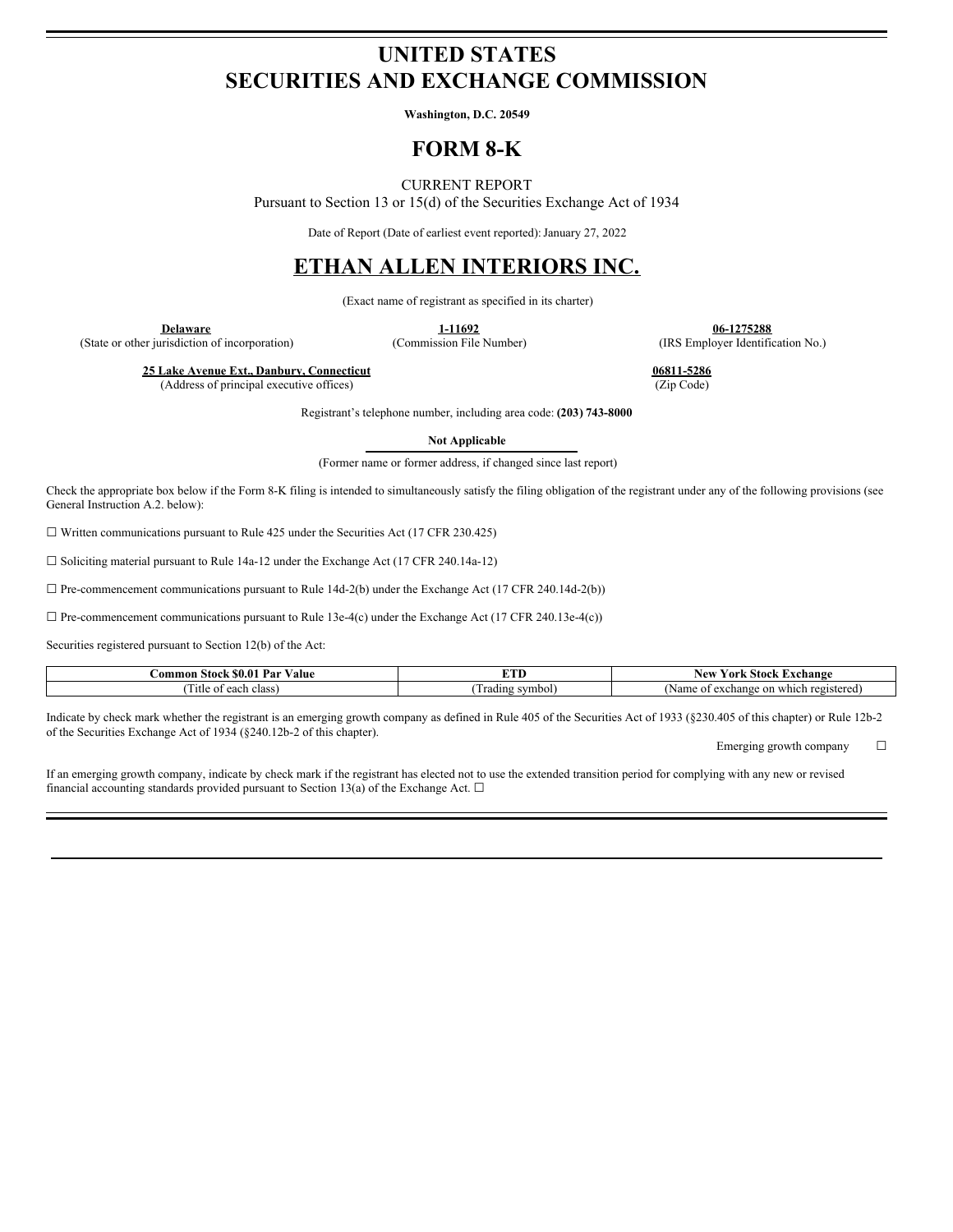#### **Item 2.02 Results of Operations and Financial Condition**

On January 27, 2022, Ethan Allen Interiors Inc. ("Ethan Allen" or the "Company") issued a press release announcing its financial and business results for its fiscal 2022 second quarter ended December 31, 2021. A copy of the press release is furnished as Exhibit 99.1 hereto and incorporated by reference herein. The information furnished pursuant to this Item 2.02 (Results of Operations and Financial Condition), including Exhibit 99.1, shall not be deemed "filed" for purposes of Section 18 of the Securities Exchange Act of 1934, as amended (such act being the "Exchange Act"), or otherwise subject to the liabilities of that section, and shall not be deemed to be incorporated by reference into any filing under the Securities Act of 1933, as amended, or the Exchange Act, except as shall be expressly set forth by specific reference in such a filing.

Exhibit 99.1 to this report contains certain financial measures that are considered non-GAAP financial measures as defined in the rules issued by the Securities and Exchange Commision. These non-GAAP measures are not in accordance with, or an alternative for, measures prepared in accordance with generally accepted accounting principles, and may be different from non-GAAP measures used by other companies. Non-GAAP measures have limitations in that they do not reflect all of the amounts associated with the Company's results of operations as determined in accordance with GAAP and that these measures should only be used to evaluate Ethan Allen's results of operations in conjunction with the corresponding GAAP measures. Ethan Allen believes that the presentation of non-GAAP measures when shown in conjunction with the corresponding GAAP measures, provides useful information to investors and management regarding financial and business trends relating to its financial condition and its historical and projected results of operations. Exhibit 99.1 to this Current Report contains the reconciliation of these non-GAAP financial measures to their most directly comparable financial measures calculated and presented in accordance with generally accepted accounting principles.

## **Item 9.01 Financial Statements and Exhibits**

(d) Exhibits

| Exhibit No. | Description                                                                 |
|-------------|-----------------------------------------------------------------------------|
| 99.1        | Press release dated January 27, 2022, furnished herewith                    |
| 104         | Cover Page Interactive Data File (embedded within the Inline XBRL document) |

#### **SIGNATURES**

Pursuant to the requirements of the Securities Exchange Act of 1934, as amended, the registrant has duly caused this report to be signed on its behalf by the undersigned hereunto duly authorized.

Date: January 27, 2022 By: /s/ Matthew J. McNulty

ETHAN ALLEN INTERIORS INC.

Matthew J. McNulty Senior Vice President, Chief Financial Officer and Treasurer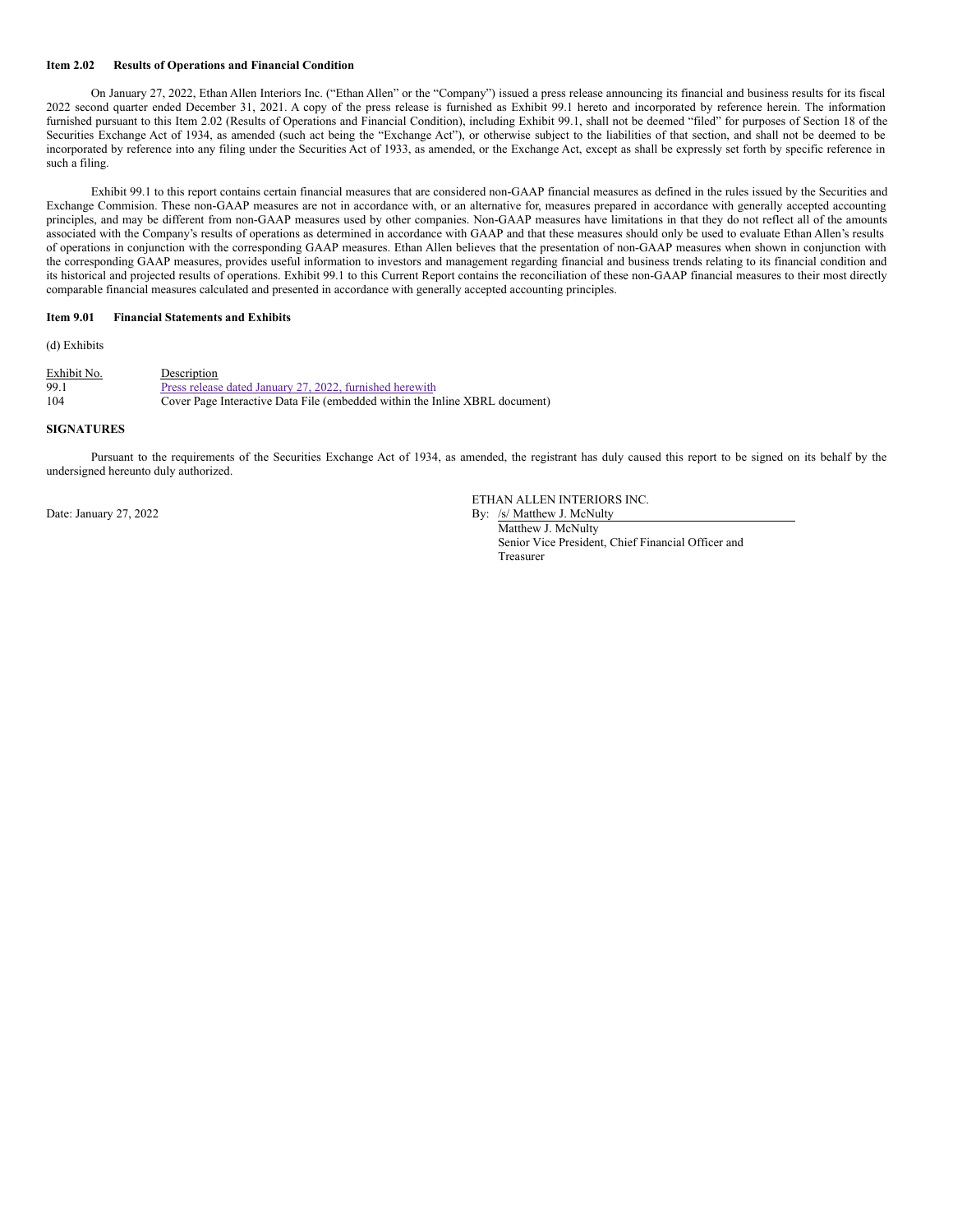## **Ethan Allen Reports Fiscal 2022 Second Quarter Results**

## *Strong Growth in Sales and Earnings*

**DANBURY, CT** – **JANUARY 27, 2022** – Ethan Allen Interiors Inc. ("Ethan Allen" or the "Company") (NYSE: ETD) today reported its financial and business results for its fiscal 2022 second quarter ended December 31, 2021.

Farooq Kathwari, Ethan Allen's Chairman, President and CEO commented, "We are pleased to report strong growth in sales and profitability. Our differentiation of relevant offerings, strong and talented associates, and control over our manufacturing and logistics, provided us an opportunity to show strong growth despite many continuing challenges, including supply chain issues and inflation."

Mr. Kathwari continued, "Sales increased 16.4% to \$208.1 million, gross margin increased to 58.8%, up from 56.7% and adjusted operating margin rose to 15.7%, resulting in diluted EPS of \$1.05 and adjusted EPS of \$0.95, an increase of 37.7%. Adjusted diluted EPS excluded gains recognized from the sale of two real estate properties during the quarter. We ended the quarter with cash on hand of \$105.2 million and no debt."

"As we celebrate Ethan Allen's 90th year in business, our second quarter results demonstrate the success of our strategies, innovation and operating leverage. We were able to achieve strong margins despite an environment with escalating commodity and freight costs, product shortages, price increases and shipping delays. We are working to expand our North American manufacturing, whereby 75% of our products are made. We also continued to address the many challenges arisen due to the COVID-19 pandemic, including the health and safety of our associates and rising freight and raw material costs. We are taking selective price increases to counter these rising costs. We remain cautiously optimistic to continue our growth due to the strength of our offerings and our strong interior design professionals, who increasingly utilize technology with their personal services," concluded Mr. Kathwari.

## **FISCAL 2022 SECOND QUARTER HIGHLIGHTS\***

- Consolidated net sales increased 16.4% to \$208.1 million
	- o Retail net sales of \$179.6 million increased 24.0%
	- o Wholesale net sales of \$115.9 million increased 14.2%
- Strong customer demand
	- o Wholesale segment written orders growth of 1.7%; up 30.3% compared with the second quarter two years ago
	- o Retail segment written orders declined 0.2%; up 44.6% from the second quarter of fiscal 2020
- Consolidated gross margin increased to 58.8%
- Operating margin of 17.4%; adjusted operating margin grew to 15.7% due to strong net sales growth and controlling costs by leveraging cost reductions; selling, general and administrative expenses decreased from 43.8% to 43.0% of net sales, on an adjusted basis, reflecting the Company's operating leverage
- Diluted EPS of \$1.05 compared with \$0.67; adjusted diluted EPS of \$0.95 increased 37.7% compared with \$0.69
- Generated \$5.7 million of cash from operating activities; cash on hand of \$105.2 million and no bank debt outstanding
- Increased the regular quarterly dividend by 16% to \$0.29 per share on November 30, 2021; paid on January 5, 2022, to shareholders of record at the close of business on December 14, 2021
- Announced strengthening of leadership team through the promotion of Amy Franks to Executive Vice President, Retail Network & Business Development and Matt McNulty to Senior Vice President, Chief Financial Officer and Treasurer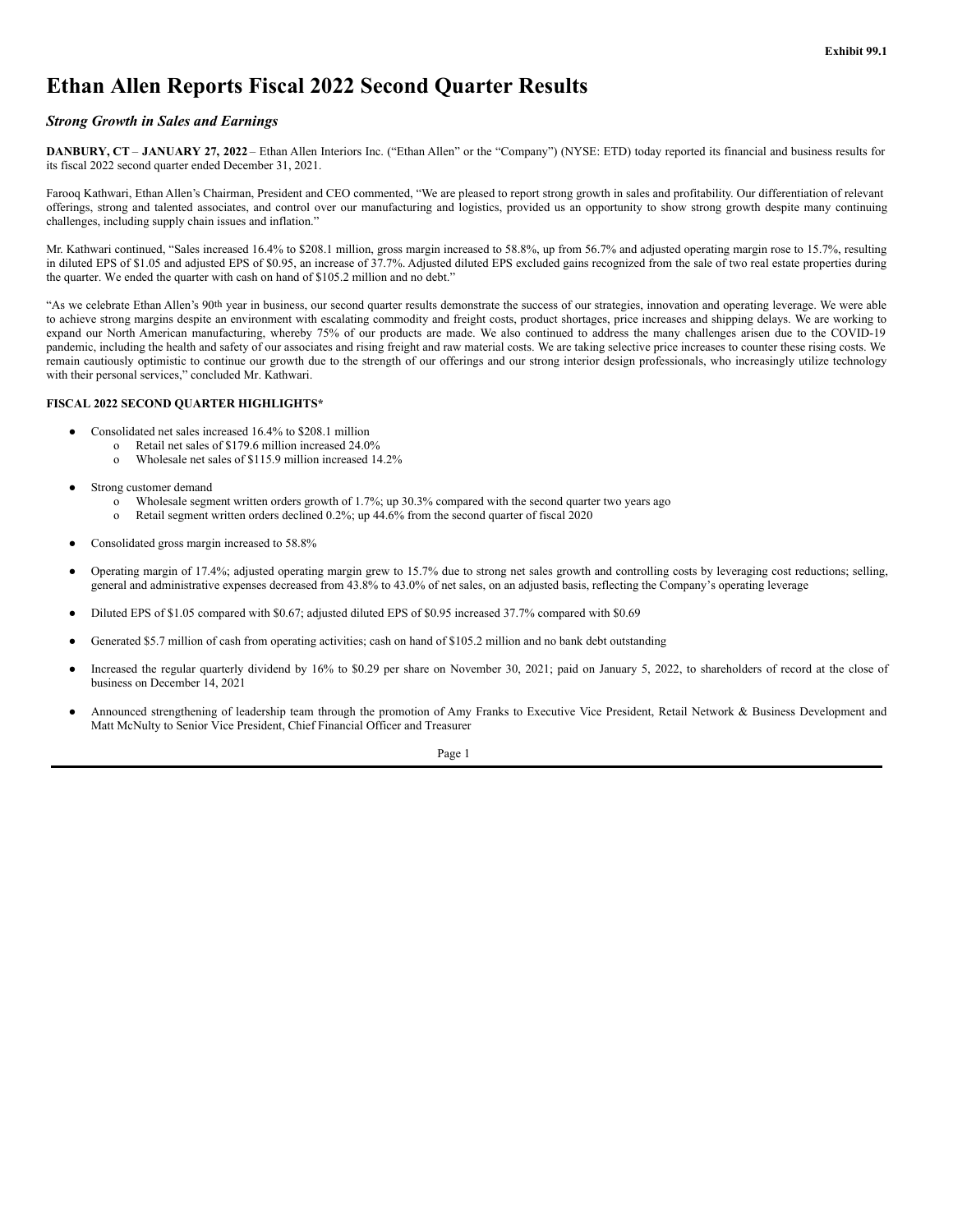● Held a Virtual Celebration in December 2021 to kick-off and celebrate 90 years of innovation, which included presentations from manufacturing, logistics, retail, merchandising, marketing and leadership teams, as well as awards to congratulate associates for exceptional interior design work

\* See reconciliation of U.S. GAAP to adjusted key financial measures in the back of this press release. Comparisons are to the second quarter and first half of fiscal 2021.

## **KEY FINANCIAL MEASURES\***

## *(Unaudited)*

*(In thousands, except per share data)*

|                                      |  | Three months ended |          |         |              |   |          |    |          |            |
|--------------------------------------|--|--------------------|----------|---------|--------------|---|----------|----|----------|------------|
|                                      |  | December 31.       |          |         | December 31, |   |          |    |          |            |
|                                      |  | 2021               | 2020     |         | $%$ Change   |   | 2021     |    | 2020     | % Change   |
| Net sales                            |  | 208,093            | S        | 178,826 | $16.4\%$ \$  |   | 390,420  | S. | 329,884  | 18.4%      |
| GAAP gross profit                    |  | 122,269            | \$.      | 101,332 | $20.7\%$ \$  |   | 231,461  |    | 187,102  | 23.7%      |
| Adjusted gross profit*               |  | 122,269            |          | 101,721 | $20.2\%$ \$  |   | 231,461  |    | 187,491  | 23.5%      |
| GAAP gross margin                    |  | 58.8%              |          | 56.7%   |              |   | 59.3%    |    | 56.7%    |            |
| Adjusted gross margin*               |  | 58.8%              |          | 56.9%   |              |   | 59.3%    |    | 56.8%    |            |
| GAAP operating income                |  | 36,292             | S        | 22,555  | $60.9\%$ \$  |   | 63,652   | S  | 34,236   | 85.9%      |
| Adjusted operating income*           |  | 32,772             |          | 23,367  | $40.3\%$ \$  |   | 60,500   |    | 35,671   | 69.6%      |
| GAAP operating margin                |  | 17.4%              |          | 12.6%   |              |   | $16.3\%$ |    | $10.4\%$ |            |
| Adjusted operating margin*           |  | 15.7%              |          | 13.1%   |              |   | 15.5%    |    | 10.8%    |            |
| GAAP net income                      |  | 26,894             | <b>S</b> | 16,883  | 59.3% \$     |   | 47,047   | S  | 26,236   | 79.3%      |
| Adjusted net income*                 |  | 24.257             |          | 17.496  | $38.6\%$ \$  |   | 44.686   |    | 26,451   | 68.9%      |
| Effective tax rate                   |  | 25.7%              |          | 23.9%   |              |   | 26.0%    |    | 21.5%    |            |
| <b>GAAP</b> diluted EPS              |  | 1.05               | S        | 0.67    | 56.7% \$     |   | 1.85     | S  | 1.04     | 77.9%      |
| Adjusted diluted EPS*                |  | 0.95               | \$.      | 0.69    | $37.7\%$ \$  |   | 1.75     | У  | 1.05     | 66.7%      |
| Cash flows from operating activities |  | 5,712              | S        | 23,728  | $(75.9\%)$   | S | 22,701   |    | 65,918   | $(65.6\%)$ |

\* See reconciliation of U.S. GAAP to adjusted key financial measures in the back of this press release

## **BALANCE SHEET and CASH FLOW**

*Total cash and cash equivalents* were \$105.2 million at December 31, 2021, compared with \$104.6 million at June 30, 2021. Cash increased \$0.6 million during the first half of fiscal 2022 due to net cash provided by operating activities of \$22.7 million and \$8.2 million in proceeds received from the sale of two real estate properties partially offset by \$25.4 million in cash dividends paid and capital expenditures of \$3.7 million.

**Cash from operating activities** totaled \$22.7 million, a decrease from \$65.9 million in the prior year period primarily due to an increase in working capital and restructuring payments partially offset by higher net income generated during the period. The increase in working capital was led by higher inventory to increase material availability to support expanded manufacturing and distribution capacity to meet written order growth, a decrease in customer deposits as retail segment net delivered sales outpaced written orders and operating lease payments made of \$16.7 million. The combination of growing inventory to support demand and the reduction in customer deposits from increased net shipments led to the significant year-over-year change in working capital.

*Cash dividends* paid were \$25.4 million during the first half of fiscal 2022. The Company has a strong history of returning capital to shareholders and continued this practice during the first half of fiscal 2022 by paying a special dividend of \$19.0 million and increasing its regular quarterly dividend by 16%. No cash dividends were paid in the prior year first quarter as the Company's Board of Directors had previously suspended the cash dividend due to the COVID-19 impact. However, on August 4, 2020, the Board reinstated the regular quarterly cash dividend and declared a cash dividend, which was paid on October 22, 2020, and totaled \$5.3 million.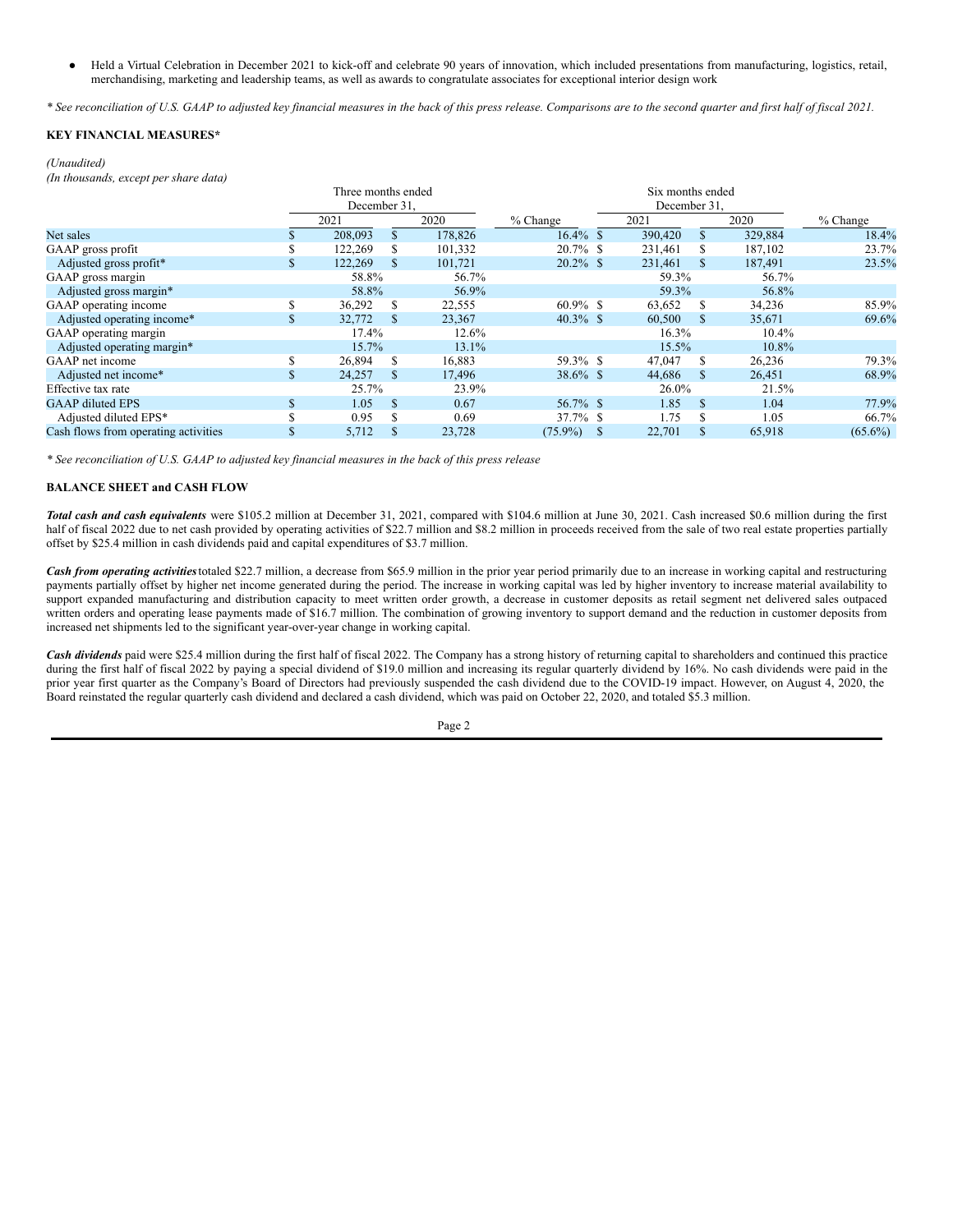*Inventories, net* increased to \$164.6 million at December 31, 2021, compared with \$144.0 million at June 30, 2021, as the Company continues to increase its manufacturing productivity and service center inventory. The higher levels of inventory increased material availability to support increased production as well as to help protect against future supply chain disruptions and price increases.

*Customer deposits* from written orders decreased \$6.4 million during the first half and totaled \$124.2 million at December 31, 2021. As manufacturing production increases each quarter, the ability to grow net shipments does as well, which has led to the customer deposits balance decreasing. While expanded production combined with higher import receipts led to a reduction in retail order backlog during the first half of fiscal 2022, backlog is still up almost 50% from a year ago due to sustained product demand.

*No debt outstanding* as of December 31, 2021.

### **CONFERENCE CALL**

Ethan Allen will host an analyst conference call today, January 27, 2022, at 5:00 PM (Eastern Time) to discuss its results. The analyst conference call will be webcast live from the Company's Investor Relations website at https://ir.ethanallen.com.

The following information is provided for those who would like to participate:

- U.S. Participants: 877-705-2976
- International Participants: 201-689-8798
- Meeting Number:

For those unable to listen live, an archived recording of the call will be made available on the Company's website referenced above for at least 60 days.

## **ABOUT ETHAN ALLEN**

Ethan Allen Interiors Inc. (NYSE: ETD) is a leading interior design company, manufacturer and retailer in the home furnishings marketplace. The Company is a global luxury home fashion brand that is vertically integrated from product design through home delivery, which offers its customers stylish product offerings, artisanal quality, and personalized service. The Company provides complimentary interior design service to its clients and sells a full range of home furnishings through a retail network of design centers located throughout the United States and abroad as well as online at ethanallen.com. Ethan Allen owns and operates nine manufacturing facilities located in the United States, Mexico and Honduras, including one sawmill, one rough mill and a lumberyard. Approximately 75% of its products are manufactured or assembled in these North American facilities.

For more information on Ethan Allen's products and services, visit www.ethanallen.com.

*Investor / Media Contact:*

Matt McNulty Senior Vice President, Chief Financial Officer and Treasurer IR@ethanallen.com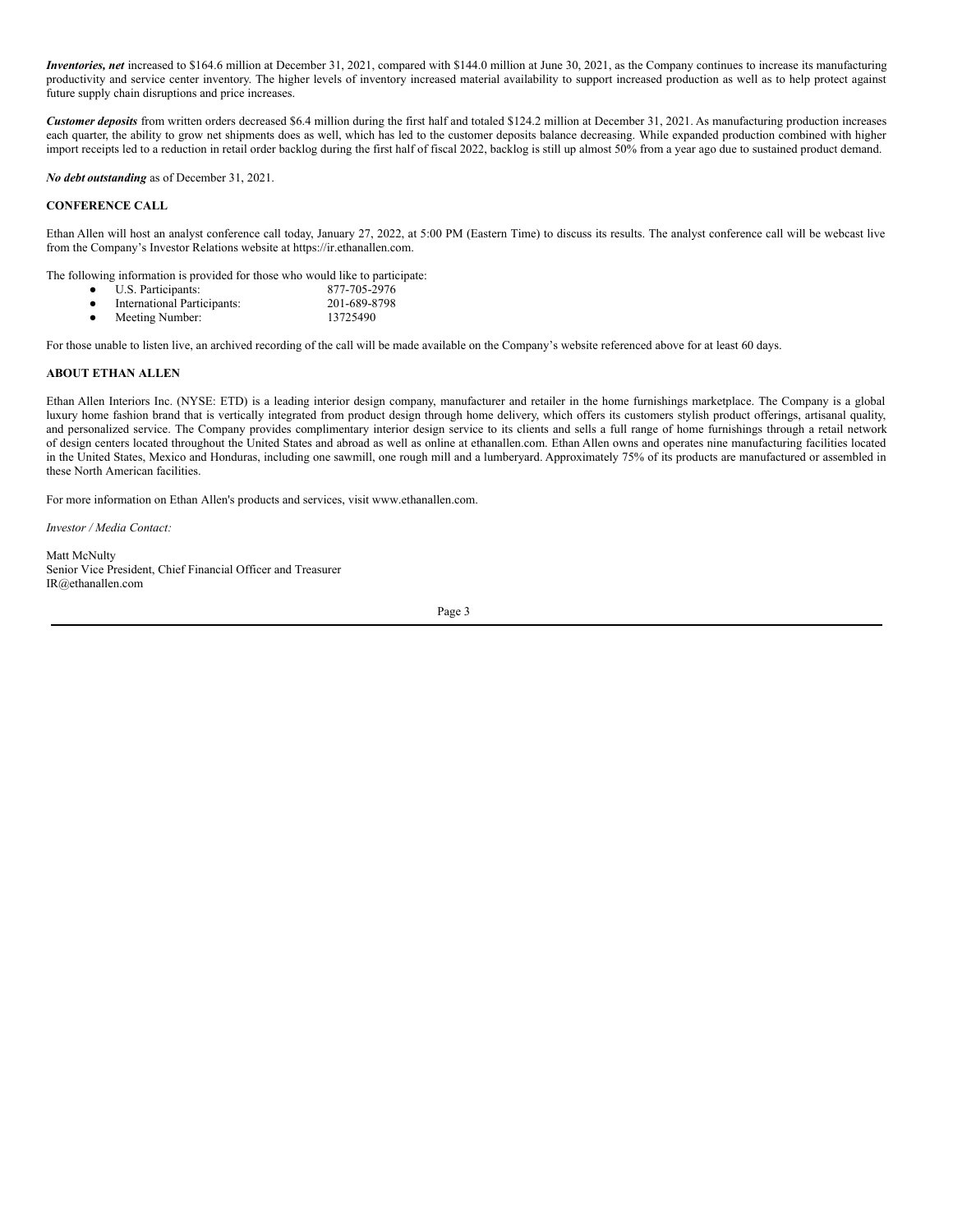## <span id="page-5-0"></span>**ABOUT NON-GAAP FINANCIAL MEASURES**

This press release is intended to supplement, rather than to supersede, the Company's consolidated financial statements, which are prepared and presented in accordance with U.S. generally accepted accounting principles ("GAAP"). In this press release the Company has included financial measures that are derived from the consolidated financial statements but are not presented in accordance with GAAP. The Company uses non-GAAP financial measures, including adjusted gross profit and margin, adjusted operating income and margin, adjusted net income, and adjusted diluted EPS (collectively "non-GAAP financial measures"). The Company computes these non-GAAP financial measures by adjusting the comparable GAAP measure to remove the impact of certain charges and gains and the related tax effect of these adjustments. Investors should consider these non-GAAP financial measures in addition to, and not as a substitute for, or superior to, the financial performance measures prepared in accordance with GAAP. The Company uses these non-GAAP financial measures for financial and operational decision making and to evaluate period-to-period comparisons. The Company believes that they provide useful information about operating results, enhance the overall understanding of past financial performance and prospects, and allow for greater transparency with respect to key metrics used by management in its financial and operational decision making. A reconciliation of these non-GAAP financial measures to the most directly comparable financial measure reported in accordance with GAAP is provided at the end of this press release.

## **FORWARD-LOOKING STATEMENTS**

This press release contains "forward-looking statements" within the meaning of the Private Securities Litigation Reform Act of 1995, Section 27A of the Securities Act of 1933 and Section 21E of the Securities Exchange Act of 1934, as amended (the "Exchange Act"). Generally, forward-looking statements represent management's beliefs and assumptions concerning current expectations, projections or trends relating to results of operations, financial results, financial condition, strategic objectives and plans, expenses, dividends, share repurchases, liquidity, use of cash and cash requirements, investments, future economic performance, business and industry and the effect of the COVID-19 pandemic on the business operations and financial results. Such forward-looking statements can be identified by the fact that they do not relate strictly to historical or current facts. These forward-looking statements may include words such as "anticipate," "estimate," "expect," "project," "plan," "intend," "believe," "continue," "may," "will," "short-term," "target," "outlook," "forecast," "future," "strategy," "opportunity," "would," "guidance," "non-recurring," "one-time," "unusual," "should," "likely," "COVID-19 impact," and other words and terms of similar meaning in connection with any discussion of the timing or nature of future operating or financial performance or other events. The Company derives many of its forward-looking statements from operating budgets and forecasts, which are based upon many detailed assumptions. While the Company believes that its assumptions are reasonable, it cautions that it is very difficult to predict the impact of known factors and it is impossible for the Company to anticipate all factors that could affect actual results and matters that are identified as "short term," "non-recurring," "unusual," "one-time," or other words and terms of similar meaning may in fact recur in one or more future financial reporting periods.

Forward-looking statements are subject to risks and uncertainties that may cause actual results to differ materially from those that are expected. Actual results could differ materially from those anticipated in the forward-looking statements due to a number of risks and uncertainties including, but not limited to the following: the global COVID-19 pandemic has, and could continue to have, a materially adverse effect on the Company's business and its results of operations; a resurgence of COVID-19 and resulting containment measures could negatively impact its ability to fulfill existing order backlog or cause changes in consumer demand; a resurgence of COVID-19 could lead to temporary closures, including distribution centers; the Company may require additional funding from external sources, which may not be available at the levels required, or may cost more than expected; declines in certain economic conditions, which impact consumer confidence and spending; financial or operational difficulties due to competition in the residential home furnishings industry; a significant shift in consumer preference toward purchasing products online; an overall decline in the health of the economy and consumer spending may reduce consumer purchases of discretionary items; inability to maintain and enhance the Ethan Allen brand; failure to successfully anticipate or respond to changes in consumer tastes and trends in a timely manner; inability to maintain current design center locations at current costs; failure to select and secure appropriate retail locations; disruptions in the supply chain and supply chain management; fluctuations in the price, availability and quality of raw materials resulting in increased costs and production delays, and which could result in a decline in sales; competition from overseas manufacturers and domestic retailers; the number of manufacturing and distribution sites may increase exposure to business disruptions and could result in higher transportation costs; current and former manufacturing and retail operations and products are subject to increasingly stringent environmental, health and safety requirements; product recalls or product safety concerns; extensive reliance on information technology systems to process transactions, summarize results, and manage the business and that of certain independent retailers; disruptions in both primary and back-up systems; successful cyber-attacks and the ability to maintain adequate cyber-security systems and procedures; loss, corruption and misappropriation of data and information relating to customers; global and local economic uncertainty may materially adversely affect manufacturing operations or sources of merchandise and international operations; changes in United States trade and tax policies; the phasing out of LIBOR and the impact on interest rates used in future borrowings; reliance on certain key personnel, loss of key personnel or inability to hire additional qualified personnel; potential future asset impairment charges resulting from changes to estimates or projections used to assess assets' fair value, financial results that are lower than current estimates or determinations to close underperforming locations; access to consumer credit could be interrupted as a result of external conditions; failure to protect the Company's intellectual property; hazards and risks which may not be fully covered by insurance; a shortage of qualified labor within the Company's operations and its supply chain; labor disruptions resulting from COVID-19 vaccination mandates in the United States; and other factors disclosed in Part I, Item 1A. Risk Factors, in the Company's 2021 Annual Report on Form 10-K.

All forward-looking statements attributable to the Company, or persons acting on its behalf, are expressly qualified in their entirety by these cautionary statements, as well as other cautionary statements. A reader should evaluate all forward-looking statements made in this press release in the context of these risks and uncertainties. Given the risks and uncertainties surrounding forward-looking statements, you should not place undue reliance on these statements. Many of these factors are beyond the Company's ability to control or predict. The forward-looking statements included in this press release are made only as of the date hereof. The Company undertakes no obligation to publicly update or revise any forward-looking statement, whether as a result of new information, future events or otherwise, except as otherwise required by law.

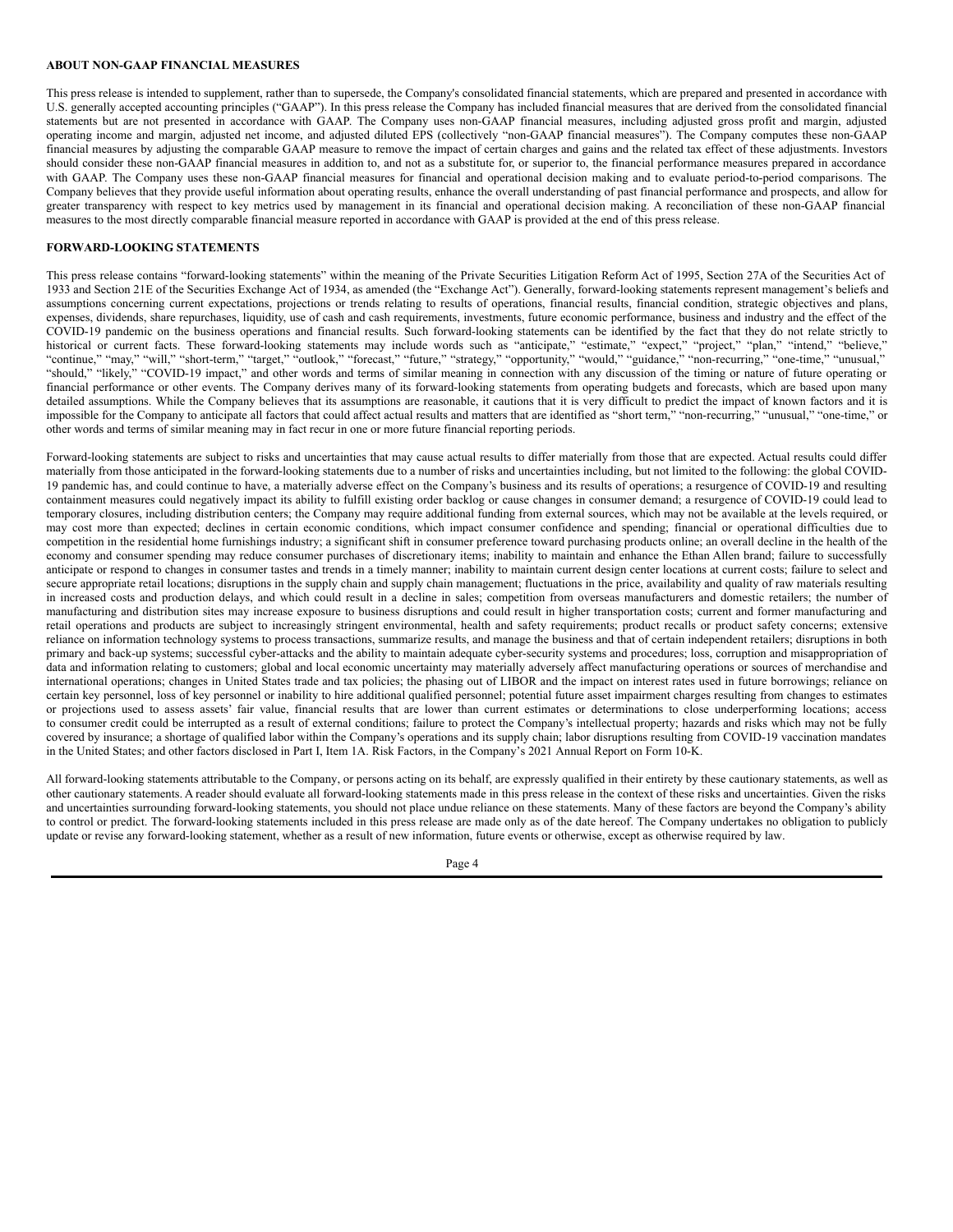#### **Ethan Allen Interiors Inc.**

**Consolidated Statements of Comprehensive Income** *(Unaudited)*

*(In thousands, except per share data)*

|                                                          | Three months ended |              |         |               |         | Six months ended |              |              |         |  |  |
|----------------------------------------------------------|--------------------|--------------|---------|---------------|---------|------------------|--------------|--------------|---------|--|--|
|                                                          |                    | December 31, |         |               |         |                  | December 31, |              |         |  |  |
|                                                          |                    |              | 2021    | 2020          |         | 2021             |              |              | 2020    |  |  |
| Net sales                                                |                    | S.           | 208,093 | $\mathbb{S}$  | 178,826 | $\mathbb{S}$     | 390,420      | $\mathbb{S}$ | 329,884 |  |  |
| Cost of sales                                            |                    |              | 85,824  |               | 77,494  |                  | 158,959      |              | 142,782 |  |  |
| Gross profit                                             |                    |              | 122,269 |               | 101,332 |                  | 231,461      |              | 187,102 |  |  |
| Selling, general and administrative expenses             |                    |              | 89,610  |               | 78,354  |                  | 171,187      |              | 151,820 |  |  |
| Restructuring and other impairment charges, net of gains |                    |              | (3,633) |               | 423     |                  | (3,378)      |              | 1,046   |  |  |
| Operating income                                         |                    |              | 36,292  |               | 22,555  |                  | 63,652       |              | 34,236  |  |  |
| Other expenses                                           |                    |              |         |               |         |                  |              |              |         |  |  |
| Interest and other financing costs                       |                    |              | 48      |               | 47      |                  | 96           |              | 382     |  |  |
| Other income (expense), net                              |                    |              | (26)    |               | (330)   |                  |              |              | (435)   |  |  |
| Income before income taxes                               |                    |              | 36,218  |               | 22,178  |                  | 63,558       |              | 33,419  |  |  |
| Income tax expense                                       |                    |              | 9,324   |               | 5,295   |                  | 16,511       |              | 7,183   |  |  |
| Net income                                               |                    |              | 26,894  |               | 16,883  |                  | 47,047       |              | 26,236  |  |  |
|                                                          |                    |              |         |               |         |                  |              |              |         |  |  |
| Per share data                                           |                    |              |         |               |         |                  |              |              |         |  |  |
| Diluted earnings per common share:                       |                    |              |         |               |         |                  |              |              |         |  |  |
| Net income per diluted share                             |                    | \$           | 1.05    | <sup>\$</sup> | 0.67    | <sup>\$</sup>    | 1.85         | \$.          | 1.04    |  |  |
| Diluted weighted average common shares                   |                    |              | 25,513  |               | 25,309  |                  | 25,482       |              | 25,257  |  |  |
|                                                          |                    |              |         |               |         |                  |              |              |         |  |  |
|                                                          | Page 5             |              |         |               |         |                  |              |              |         |  |  |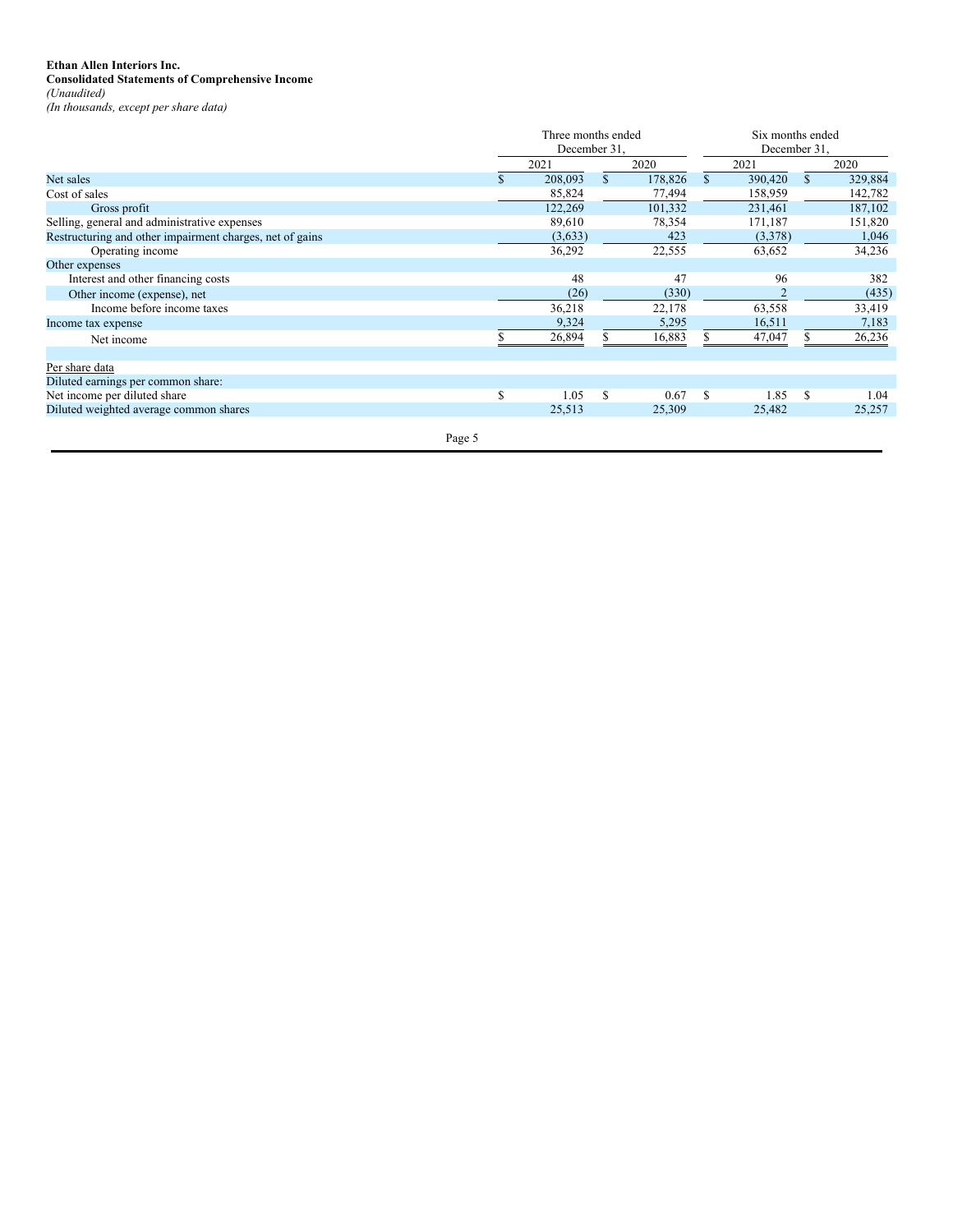#### Ethan Allen Interiors Inc.

**Condensed Consolidated B a l a n c e S h e e t s** *(Unaudited) (In thousands)* 

December 31 1, June 30, 2021 2021 **ASSETS** Current assets: Cash and cash equivalents \$ 1 0 5,2 0 7 \$ 1 0 4,5 9 6 Accounts receivable, net 7,4 9 5 9,0 2 6 Inventories, net 1 6 4,5 5 0 1 4 3,9 7 8 Prepaid expenses and other current assets 3 8,9 9 2 3 7,6 7 9 Total current assets 3 1 6,2 4 4 2 9 5,2 7 9 Property, plant and equipment, net 222,195 2 3 1,4 4 6 Goodwill 2 5,3 8 8 2 5,3 8 8 Intangible assets 1 9,7 4 0 1 9,7 4 0 Operating lease right-of-use assets 1 0 2,9 1 2 1 0 8,7 3 0 Deferred income taxes 4 8 9 1,0 7 8 Other assets 2,3 6 0 1,5 8 4 Total ASSETS \$ 6 8 9,3 2 8 \$ 6 8 3,2 4 5 LIABILITIES AND SHAREHOLDERS' EQUITY Current liabilities: Accounts payable and accrued expenses \$ 3 7,4 5 1 \$ 3 7,7 8 6 Customer deposits and deferred revenue 1 2 4,1 9 6 1 3 0,6 3 5 Accrued compensation and benefits 2 1,4 8 7 2 3,8 6 6 Current operating lease liabilities 2 6,7 6 6 2 7,3 9 5 Other current liabilities 1 2,9 1 7 4,2 2 0 Total current liabilities 222,817 2 2 3,9 0 2 Operating lease liabilities, long-term 9 1,7 6 9 9 7,9 1 1 Deferred income taxes 5,8 9 9 5,0 2 8 Other long-term liabilities 3,1 0 6 4,9 8 6 Total LIABILITIES \$ 323,591 \$ 3 3 1,8 2 7 Shareholders' equity: Ethan Allen Interiors Inc. shareholders' equity \$ 3 6 5,7 6 9 \$ 3 5 1,4 4 3 Noncontrolling interests  $(32)$  $(25)$ Total shareholders' equity  $\overline{s}$ 3 6 5,7 3 7 \$ 3 5 1,4 1 8 Total LIABILITIES AND SHAREHOLDERS' EQUITY \$ 6 8 9,3 2 8 \$ 6 8 3,2 4 5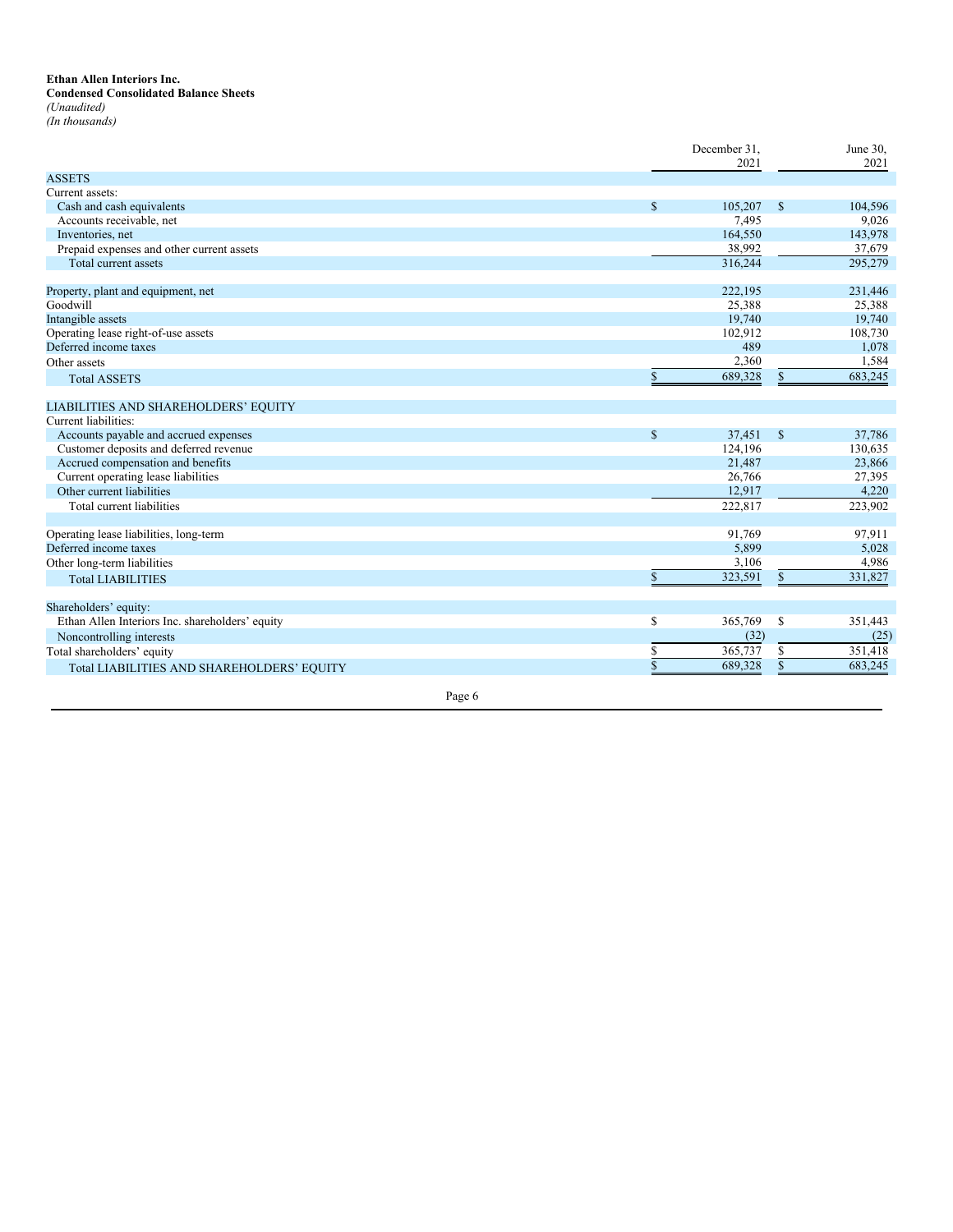## **Reconciliation of Non-GAAP Financial Measures**

*(Unaudited)*

To supplement the financial measures prepared in accordance with GAAP, the Company uses non-GAAP financial measures, including adjusted gross profit and margin, adjusted operating income and margin, adjusted net income, and adjusted diluted earnings per share. The reconciliations of these non-GAAP financial measures to the most directly comparable financial measures calculated and presented in accordance with GAAP are shown in tables below.

These non-GAAP measures are derived from the consolidated financial statements but are not presented in accordance with GAAP. The Company believes these non-GAAP measures provide a meaningful comparison of its results to others in its industry and prior year results. Investors should consider these non-GAAP financial measures in addition to, and not as a substitute for, its financial performance measures prepared in accordance with GAAP. Moreover, these non-GAAP financial measures have limitations in that they do not reflect all the items associated with the operations of the business as determined in accordance with GAAP. Other companies may calculate similarly titled non-GAAP financial measures differently than the Company does, limiting the usefulness of those measures for comparative purposes.

Despite the limitations of these non-GAAP financial measures, the Company believes these adjusted financial measures and the information they provide are useful in viewing its performance using the same tools that management uses to assess progress in achieving its goals. Adjusted measures may also facilitate comparisons to historical performance.

The following tables below provide a reconciliation of non-GAAP financial measures used in this release to the most directly comparable GAAP financial measures.

| (Unauattea)                                               |     |                    |               |          |             |  |                  |              |          |            |  |
|-----------------------------------------------------------|-----|--------------------|---------------|----------|-------------|--|------------------|--------------|----------|------------|--|
| (In thousands, except per share data)                     |     | Three months ended |               |          |             |  | Six months ended |              |          |            |  |
|                                                           |     | December 31,       |               |          |             |  | December 31,     |              |          |            |  |
|                                                           |     | 2021               |               | 2020     | $%$ Change  |  | 2021             |              | 2020     | $%$ Change |  |
| Consolidated Adjusted Gross Profit / Gross Margin         |     |                    |               |          |             |  |                  |              |          |            |  |
| <b>GAAP</b> Gross profit                                  | S   | 122,269            | S             | 101,332  | $20.7\%$ \$ |  | 231,461          | S            | 187,102  | 23.7%      |  |
| Adjustments (pre-tax) *                                   |     |                    |               | 389      |             |  |                  |              | 389      |            |  |
| Adjusted gross profit *                                   | S   | 122,269            | \$.           | 101,721  | $20.2\%$ \$ |  | 231,461          | S.           | 187,491  | 23.5%      |  |
| Adjusted gross margin *                                   |     | 58.8%              |               | 56.9%    |             |  | 59.3%            |              | 56.8%    |            |  |
|                                                           |     |                    |               |          |             |  |                  |              |          |            |  |
| Consolidated Adjusted Operating Income / Operating Margin |     |                    |               |          |             |  |                  |              |          |            |  |
| GAAP Operating income                                     | S   | 36,292             | S             | 22,555   | $60.9\%$ \$ |  | 63,652           | S            | 34,236   | 85.9%      |  |
| Adjustments (pre-tax)*                                    |     | (3,520)            |               | 812      |             |  | (3,152)          |              | 1,435    |            |  |
| Adjusted operating income*                                | \$  | 32,772             | \$            | 23,367   | $40.3\%$ \$ |  | 60,500           | S            | 35,671   | 69.6%      |  |
|                                                           |     |                    |               |          |             |  |                  |              |          |            |  |
| <b>Consolidated Net sales</b>                             | S   | 208,093            | <b>S</b>      | 178,826  | $16.4\%$ \$ |  | 390,420          | S            | 329,884  | 18.4%      |  |
| <b>GAAP</b> Operating margin                              |     | 17.4%              |               | $12.6\%$ |             |  | 16.3%            |              | $10.4\%$ |            |  |
| Adjusted operating margin*                                |     | 15.7%              |               | $13.1\%$ |             |  | 15.5%            |              | 10.8%    |            |  |
|                                                           |     |                    |               |          |             |  |                  |              |          |            |  |
| Consolidated Adjusted Net Income / Adjusted Diluted EPS   |     |                    |               |          |             |  |                  |              |          |            |  |
| <b>GAAP</b> Net income                                    | \$. | 26,894             | <sup>S</sup>  | 16,883   | 59.3% \$    |  | 47,047           | \$.          | 26,236   | 79.3%      |  |
| Adjustments, net of tax*                                  |     | (2,637)            |               | 613      |             |  | (2,361)          |              | 215      |            |  |
| Adjusted net income                                       | \$. | 24,257             | $\mathcal{S}$ | 17,496   | 38.6% \$    |  | 44,686           | $\mathbf{s}$ | 26,451   | 68.9%      |  |
| Diluted weighted average common shares                    |     | 25,513             |               | 25,309   |             |  | 25,482           |              | 25,257   |            |  |
| <b>GAAP Diluted EPS</b>                                   | S   | 1.05               | S             | 0.67     | 56.7% \$    |  | 1.85             | S            | 1.04     | 77.9%      |  |
| Adjusted diluted EPS*                                     | S   | 0.95               | S             | 0.69     | $37.7\%$ \$ |  | 1.75             | S            | 1.05     | 66.7%      |  |

\* Adjustments to reported GAAP financial measures including gross profit and margin, operating income and margin, net income, and diluted EPS have been adjusted by the following: